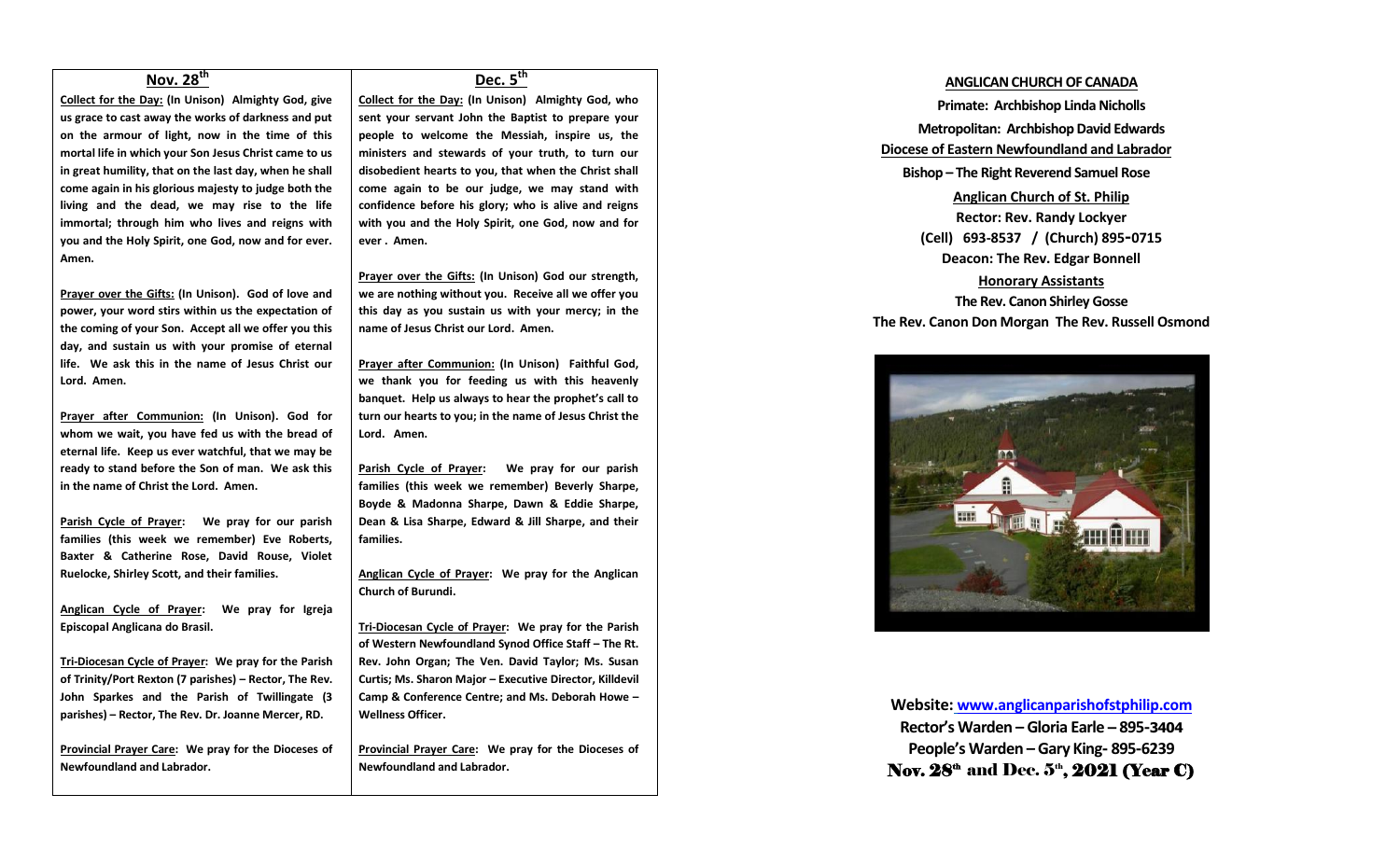#### *A WARM WELCOME IS EXTENDED TO ALL OUR PARISHIONERS AND VISITORS WHO ARE WITH US TODAY. WE HOPE THAT GOD WILL BLESS US AS WE WORSHIP HIM HERE TOGETHER AT ST. PHILIP'S CHURCH.*

#### **From the Rector's desk**:

This Sunday (Nov. 28<sup>th</sup>) will mark the beginning of another church liturgical year. The church calendar (not to be confused with the ordinary calendar year) always begins on the first Sunday of Advent. Advent is a time of expectant waiting and preparation for both the celebration of the Nativity of Christ at Christmas and the return of Christ at the Second Coming somewhere in the future at a time known only to God. In the Anglican tradition, the season of Advent is a very special one, as we begin to countdown to Christmas Day. It encourages us to find time in the hustle and bustle of Christmas preparations to reflect on the true meaning of Christmas. This will be the second Christmas in the Covid-19 pandemic mode, however, we hope and pray that things will be safer and some of last year's restrictions and protocols will be scaled back some. It is good to go around our communities and sense a lot more excitement and anticipation as people prepare for Christmas. This year families will be able to travel and spend Christmas together, children will see their parents and grandchildren their grandparents. There certainly seems to be a greater sense of excitement in the air for this Christmas as opposed to the more subtle season last year. If you visit the local malls and other places for shopping you will find a greater influx of people this year, and retailers that struggled to survive last year with a renewed sense of optimism. That is all wonderful, and we want everyone to do well. To borrow a theme from the Roman Catholic Knights of Columbus, I do hope that in the busyness of Christmas preparations, we will remember to *Keep Christ in Christmas*.

Each Sunday of Advent, as we use these four weeks to meditate on the true meaning of the Christmas event (birth of our Saviour), has its own theme. The themes we observe each Sunday are *Hope, Love, Joy* and *Peace.*  Each of these is essential ingredients to Christian living that the birth of Jesus brought to us. Just imagine the kind of world we would live in today if these themes were found in abundance, if nations, towns, cities and communities could hold them up as beacons of light and be guided by them in all our human relationships with each other. Though these ideals are far from universal in the world, they are still found in every part of the world, and Advent is our reminder to work toward them in larger measure. Hope, Love, Joy and Peace starts in our hearts, and from there they spring forth by our daily living and permeates every facet of our lives and relationships. For the Christian to abandon these themes is to lose heart and faith; and when that happens our world becomes even darker and colder. So I invite you to join us each and every Sunday in the season of Advent, so that together, as the family of God, we can make that journey once more to the Christmas Manger where the Christ-Child is born, and be reminded of God's great love that God would come among us, as one of us, to reconcile us and to show us how to live. The themes of Advent are ones that do exactly that, they show us how to live, and how to be the kind of people, the kind of church God wants us to be. In the busyness of your lives, as you get ready for Christmas, may we all take the time week by week to reflect on what it's all about, that Jesus is *the reason for the season.* Here at St. Philip's there is always a warm welcome to everyone to come and share the journey together. Blessings!

 *Rev. Randy*

# *THE BULLETIN FOR THE WEEKS OF*

*Nov. 28th and Dec. 5th*

*IS GIVEN TO THE GLORY OF GOD IN LOVING MEMORY OF:*

*Obie Tucker November 24, 1935 – October 30, 2009*

> *Forever in our Hearts Barbara & Family*

> > *++++++++*

*George Spurrell November 27, 1928 – October 10, 1998*

*Forever in our Hearts Love - Ruby, Janice & Donna*

*++++++++*

*Leila Tulk November 29, 1957 – February 7, 2019*

*Lovingly remembered by Tom, Renée, Jerred & Alexis*

# *Dismissal Song*

**Go now in peace; never be afraid. God will go with you each hour of every day.**

**Go now in faith,** 

**steadfast strong and true. Know he will guide you in all you do.**

**Go now in love and show you believe. Reach out to others so all the world can see.**

**God will be there watching from above. Go now in peace, in faith and in love.**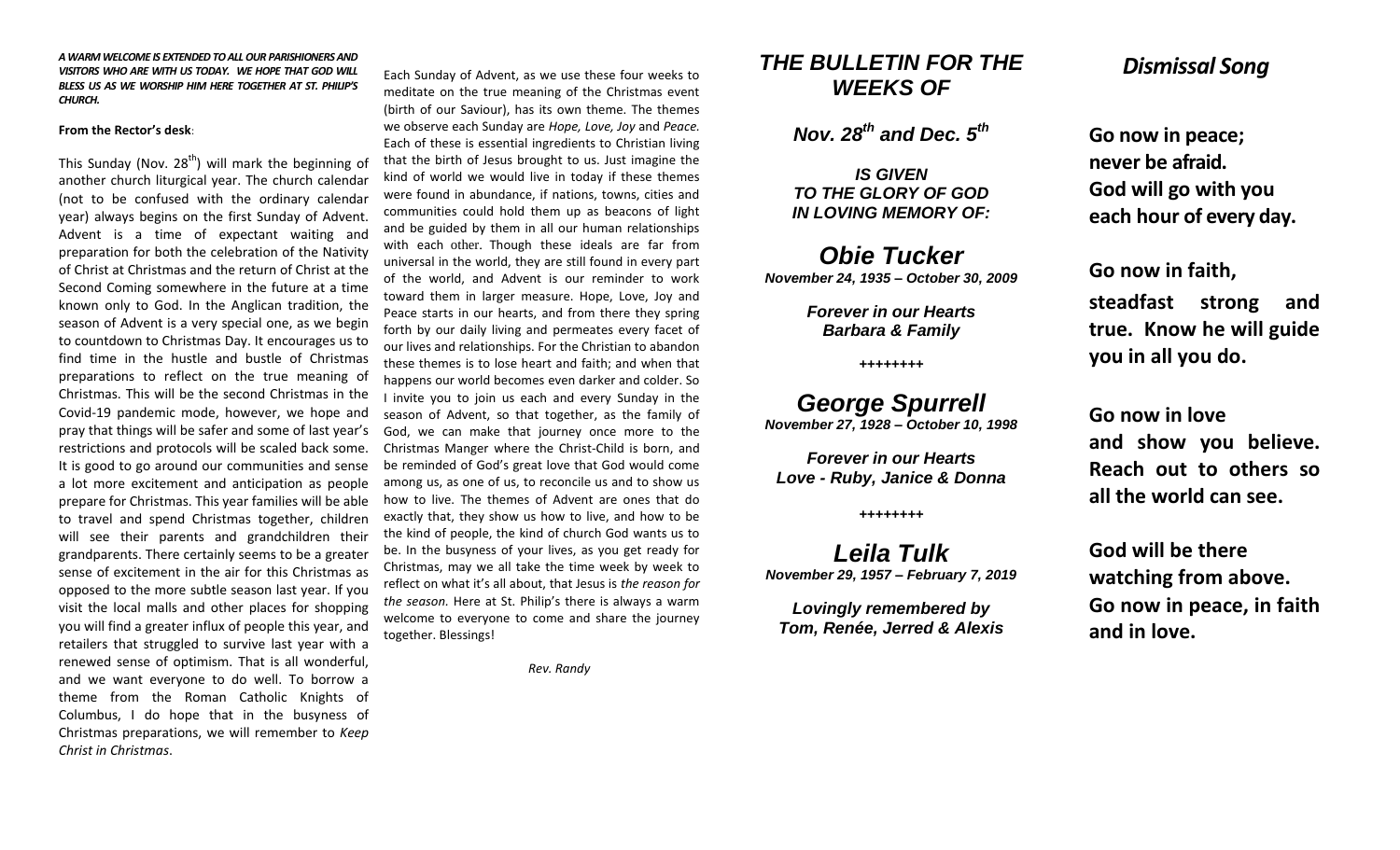**Best Wishes to Canon Don Morgan** on the 60<sup>th</sup> anniversary of his ordination to the Priesthood.

**Today (Nov. 28) is the first Sunday of Advent**. The theme is that of *Hope*. Each Sunday we will light a candle on the advent wreath to be reminded of the various themes – hope, love, joy and peace. It will also be our reflective countdown to Christmas, at which time we will also light the centre white candle in celebration of the birth of the Christ-Child.

**Updated diocesan Covid-19 protocols**. Currently the mandatory mask rule has been reinstated, and must be worn by everyone. We are still very much aware that there is Covid-19 in our province, so we must still be very cautious when we gather for worship. Masks must be worn when not sitting in the pews and when coming forward for Eucharist. We will still respect everyone's private space by maintaining distance also. We are encouraged by the high number of vaccinations in our province but we are still not quite where we would like to be in relaxing all the restrictions, especially in light of recent outbreaks of the virus in parts of the province.

**The Ballicatter After-school program** still has openings for children that need this service. The pandemic has made it difficult for them to keep their numbers up, especially when so many parents were working from home. This program has been a tremendous benefit to our parish budget bringing in \$20,000 annually in rent. Please, if you know of any parents needing afterschool care for their children tell them about this great program we have right here in our parish centre.

**Fundraisers and parish hall rentals** continue to be down because of the pandemic. This has created a decline in our overall parish revenues to date. Our regular envelope offerings are up but what we budgeted from other sources are down. We want to stress the importance of all our parishioners helping us to meet our financial obligations as we near the end of 2021.

**Thank you to all who purchased ACW tickets on the Gift card Tree.** It was a very successful fundraiser in these Covid times. Congratulations to Janice Spurrell who had the lucky ticket. Your support of this and all ACW fundraisers are very much appreciated.

**The 98.5 FM frequency is always in use** whenever we are gathered for worship. If our numbers inside exceed the permitted numbers, there is still the ability to listen to the service through your car radio while in the parking lot of the church.

**A note from our hospital chaplains.** We are aware that recently Eastern Health was target of a cyber attack that interrupted every aspect of its internet operations. This also included our chaplaincy services to The Health Sciences, St. Claire's, The Miller Centre, and other long-term care facilities in the metro region. Our chaplains have been unable to access their daily visitation lists, therefore, it is very possible that patients expecting a pastoral visit from a chaplain may not receive one because the chaplain may not be aware they are there. Canon Keeping and Rev. Pilling (our Anglican chaplains) would like for you to know that they are present and available for visitation, and would welcome a call or email from patients or family members letting them know where the patient is. They are also available to family members and staff. They can be contacted as follows: Rev. David Pilling 709 - 724-7224 email - [dpilling23@gmail.com](mailto:dpilling23@gmail.com) and Canon Edward Keeping (Coordinating Chaplain) 709-687-7109 email – [keepingedward@gmail.com](mailto:keepingedward@gmail.com)

**Eastern Health moms and babies weekly session** will no longer take place in The Canon EB Cheeseman Parish Centre. For several years nurses from Eastern Health would visit the parish centre every Friday morning and the new moms/dads and babies would come and avail of their services. This provided our parish with \$500.00 per month (\$6000 annually) in rent. When the pandemic was declared this service was placed on hold, however they did provide us with several months of rental money (not every month). Recently we were contacted and told that they would no longer require our space, therefore, that source of rental income is gone from our annual budget as of November  $1^{st}$ .

**Bulletins** will continue to be printed every second week for the foreseeable future. We do encourage parishioners to go online at: [stphilipsanglicanchurch@nf.aibn](mailto:stphilipsanglicanchurch@nf.aibn) to read the bulletins.

**Our Food Bank Box** is located in the foyer so that parishioners can drop non-perishable food items in there regularly. Last year we encouraged people to do it even more so through the season of Advent, which we do again this year. **On each Sunday of Advent we ask everyone to be extra generous** with their food contributions to the box. Each time the box is full we take the items to St. Lawrence's Pop-Up Pantry (Food Bank).

## *NOTICES/MEMORABLE DATES*

**December 1st - The ACW Christmas dinner** will take place on Wednesday, December  $1<sup>st</sup>$  at 6:30 pm. The location will be Jack's Restaurant in the Capital Hotel on Kenmount Road. All ladies of the congregation are welcome and indeed encouraged to join us. If you are interested in attending please call Bernice King at 895- 6491 or Ruth Hiscock at 895-2011 **no later than Nov. 29**. We look forward to the fellowship together, especially as we were not able to get together last December.

**December 4th - SALMON DINNER (Please note date change).** Because of a conflict with a rental of the parish hall on that day (Nov.  $27<sup>th</sup>$ ) the new date for the dinner will be Saturday, December  $4<sup>th</sup>$ . The pickup time and all other information remains the same.

**December 12th - A note from Holy Innocents Parish.** You are invited to partner with us for our annual "Blessing Bag" project in support of The Gathering Place.Last year several groups, schools, businesses and individuals supported this project as a lead-in to Christmas. We are collecting toiletries, men's and ladies new undergarments, masks, gloves, scarves, and socks. If you wish to partner with us there are several options:

- $\triangleright$  Use zip top bags and information inserts as provided by us,
- $\triangleright$  use your own zip top bags and inserts,
- $\triangleright$  collect loose items.
- $\triangleright$  or use info provided and conduct your own project.

You may drop off your items to our office or contact us for pickup. The deadline for collection is **December 12th.** (you may also drop them off to St. Philip's church and we will deliver them to Holy Innocents)

**December 15th - Christmas Tree of Remembrance official lighting** will take place on Wednesday, December  $15<sup>th</sup>$  at 7:00 pm. As before, we will assemble near the tree, the names of loved ones in whose memory we light the tree will be read, a prayer offered, then the tree will be lit. It will remain lit until the end of the Christmas. Following the lighting hot chocolate and Timbits will be served in the Canon EB Cheeseman Parish Centre. All are welcome! If you would like to participate by submitting names of loved ones the forms are available in the foyer and can also be downloaded from the parish website.

**Do you know the old stories of your community**? How old is that house? Who used to have a wharf over there? That family has an old root cellar. We would love to hear from you! The PCSP Heritage Committee is an advisory group to Council. It comprises citizens who appreciate the history in our community and are striving to ensure its' preservation. If you have something to tell us, please contact:

- $\triangleright$  Rev. Bonnell 895-2111
- $\triangleright$  Julie Pomeroy (Town Rep.) 895-8000 x229
- $\triangleright$  Michael Pretty (Chair) 727-4674

Email any pictures and stories to mpretty2@nl.rogers.com

**The Canon E.B. Cheeseman Parish Centre** is now available for rental for birthday parties, showers, etc. We will still need to exercise care and caution when using the parish centre, and we are not yet at a point where we can rent it out for maximum occupancy, as we must sill observe the rule of physical distancing. If anyone is interested in renting the Centre please contact Donna or Janice Spurrell and they will be able to inform you of the current rules around its use. These rules can change at any time based on direction from our Chief Medical Officer and/or our Diocesan Covid team.

Our parish website can be accessed now through a **QR Code**  (Quick Response Code). By scanning the code with your cell phone, tablet or some other compatible device you will immediately be taken to the parish website. We are also in the process of updating our website so it can be current. Here is the QR Code: